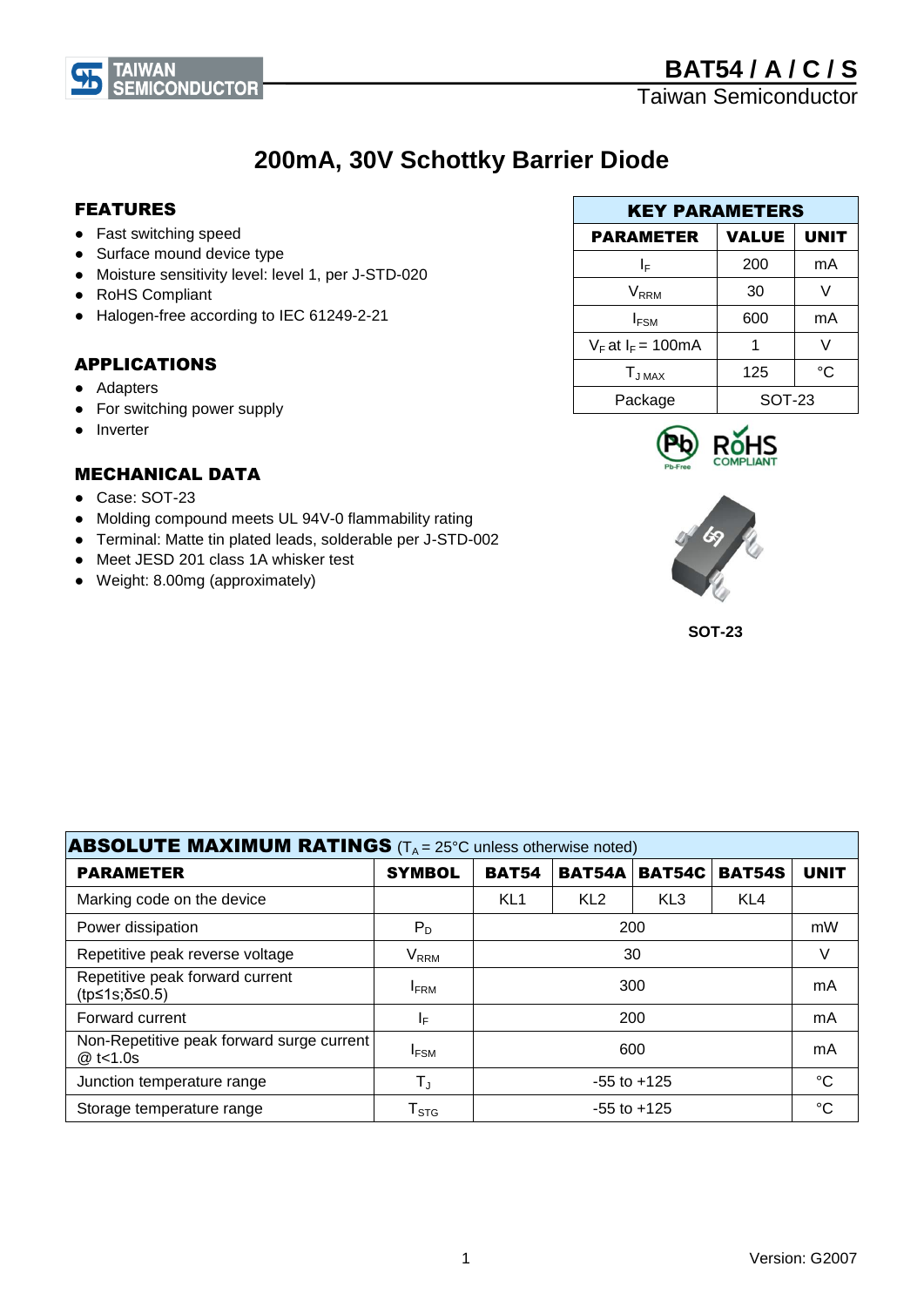

| <b>THERMAL PERFORMANCE</b>             |             |     |             |  |
|----------------------------------------|-------------|-----|-------------|--|
| PARAMETER                              | SYMBOL      | TYP | <b>UNIT</b> |  |
| Junction-to-ambient thermal resistance | <b>ALƏZ</b> | 500 | °C∕W        |  |

| <b>ELECTRICAL SPECIFICATIONS</b> $(T_A = 25^{\circ}C)$ unless otherwise noted) |                                                             |               |            |            |             |
|--------------------------------------------------------------------------------|-------------------------------------------------------------|---------------|------------|------------|-------------|
| <b>PARAMETER</b>                                                               | <b>CONDITIONS</b>                                           | <b>SYMBOL</b> | <b>MIN</b> | <b>MAX</b> | <b>UNIT</b> |
| Forward voltage per diode <sup>(1)</sup>                                       | $I_F = 0.1 \text{mA}$ , $T_J = 25 \text{°C}$                | $V_F$         |            | 0.24       | V           |
|                                                                                | $I_F = 1 \text{mA}, T_J = 25^{\circ} \text{C}$              |               |            | 0.32       | V           |
|                                                                                | $I_F = 10 \text{mA}, T_J = 25^{\circ} \text{C}$             |               |            | 0.40       | V           |
|                                                                                | $I_F = 30 \text{mA}, T_J = 25^{\circ} \text{C}$             |               |            | 0.50       | $\vee$      |
|                                                                                | $I_F = 100 \text{mA}, T_J = 25^{\circ} \text{C}$            |               |            | 1.00       | V           |
| Reverse voltage                                                                | $I_R$ = 100 µA, T <sub>J</sub> = 25 °C                      | $V_R$         | 30         |            | V           |
| Reverse current @ rated $V_R$ per diode <sup>(2)</sup>                         | $V_R = 25 V$ , $T_J = 25^{\circ}C$                          | $I_R$         |            | 2          | μA          |
| Junction capacitance                                                           | $f = 1$ MHz, $V_R = 1$ V                                    | $C_{J}$       |            | 10         | pF          |
| Reverse recovery time                                                          | $I_F = I_R = 10mA,$<br>$R_1 = 100Ω$ , I <sub>rr</sub> = 1mA | $t_{rr}$      |            | 5          | ns          |

#### **Notes:**

1. Pulse test with PW = 0.3ms

2. Pulse test with PW = 30ms

| <b>ORDERING INFORMATION</b> |                |                |  |
|-----------------------------|----------------|----------------|--|
| <b>ORDERING CODE(1)(2)</b>  | <b>PACKAGE</b> | <b>PACKING</b> |  |
| BAT5x RF                    | SOT-23         | $3K/7"$ Reel   |  |
| BAT5x RFG                   | SOT-23         | $3K/7"$ Reel   |  |

#### **Notes:**

- 1. "x" defines part no. from "4" to "4S"
- 2. "G" means green compound (halogen-free)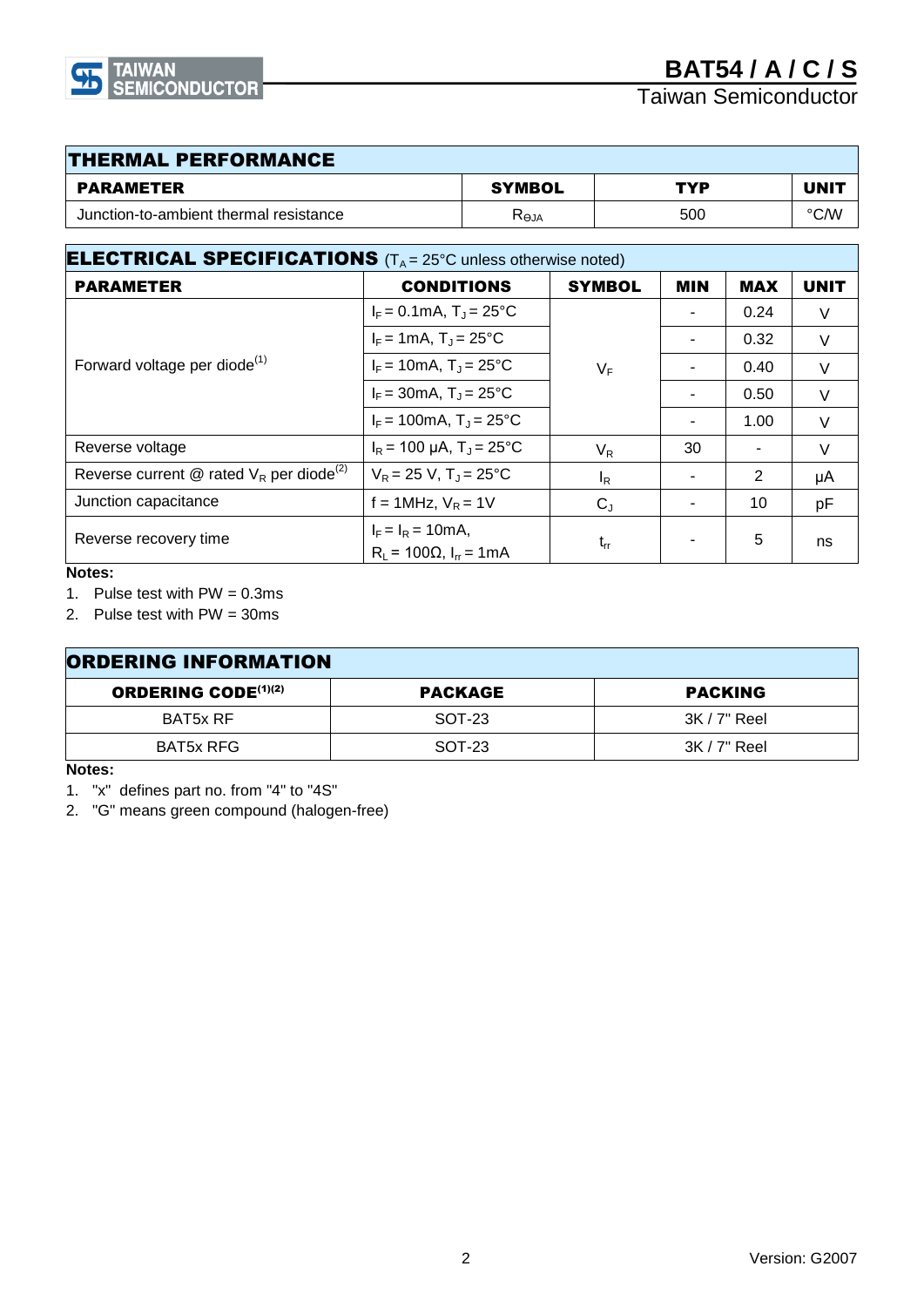

### CHARACTERISTICS CURVES

 $(T_A = 25^{\circ}C$  unless otherwise noted)





#### **Fig.1 Typical Forward Characteristics Fig.2 Typical Reverse Characteristics**

REVERSE VOLTAGE (V)

#### **Fig.3 Admissible Power Dissipation Curve**

 **Fig.4 Typical Junction Capacitance**





REVERSE CURRENT (µA)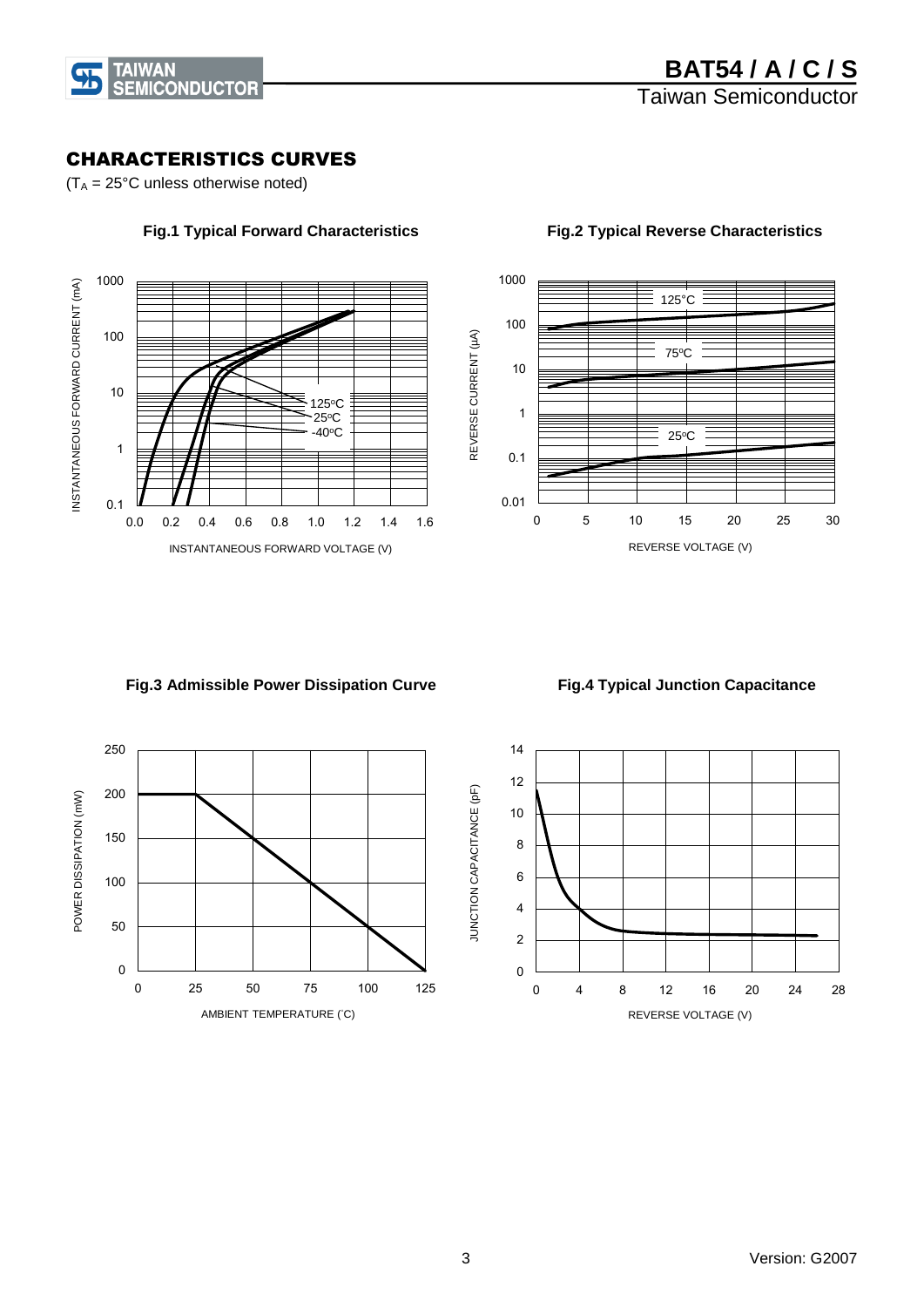### PACKAGE OUTLINE DIMENSION

 **SOT-23**

**45** TAIWAN<br>SEMICONDUCTOR



| DIM.           | Unit (mm) |      |       | Unit (inch) |
|----------------|-----------|------|-------|-------------|
|                | Min.      | Max. | Min.  | Max.        |
| A              | 0.89      | 1.12 | 0.035 | 0.044       |
| b              | 0.30      | 0.50 | 0.012 | 0.020       |
| C              | 0.08      | 0.20 | 0.003 | 0.008       |
| D              | 2.80      | 3.04 | 0.110 | 0.120       |
| E              | 2.10      | 2.64 | 0.083 | 0.104       |
| E <sub>1</sub> | 1.20      | 1.40 | 0.047 | 0.055       |
| e              | 1.90 BSC  |      |       | 0.075 BSC   |
| L1             | 0.54 REF. |      |       | 0.021 REF.  |



# SUGGESTED PAD LAYOUT



| <b>Symbol</b> | Unit (mm) | Unit (inch) |
|---------------|-----------|-------------|
| A             | 1.00      | 0.039       |
| R             | 0.85      | 0.033       |
| C             | 2.10      | 0.083       |
|               | 3.10      | 0.122       |
| F             | 0.98      | 0.039       |

## PIN CONFIGURATION

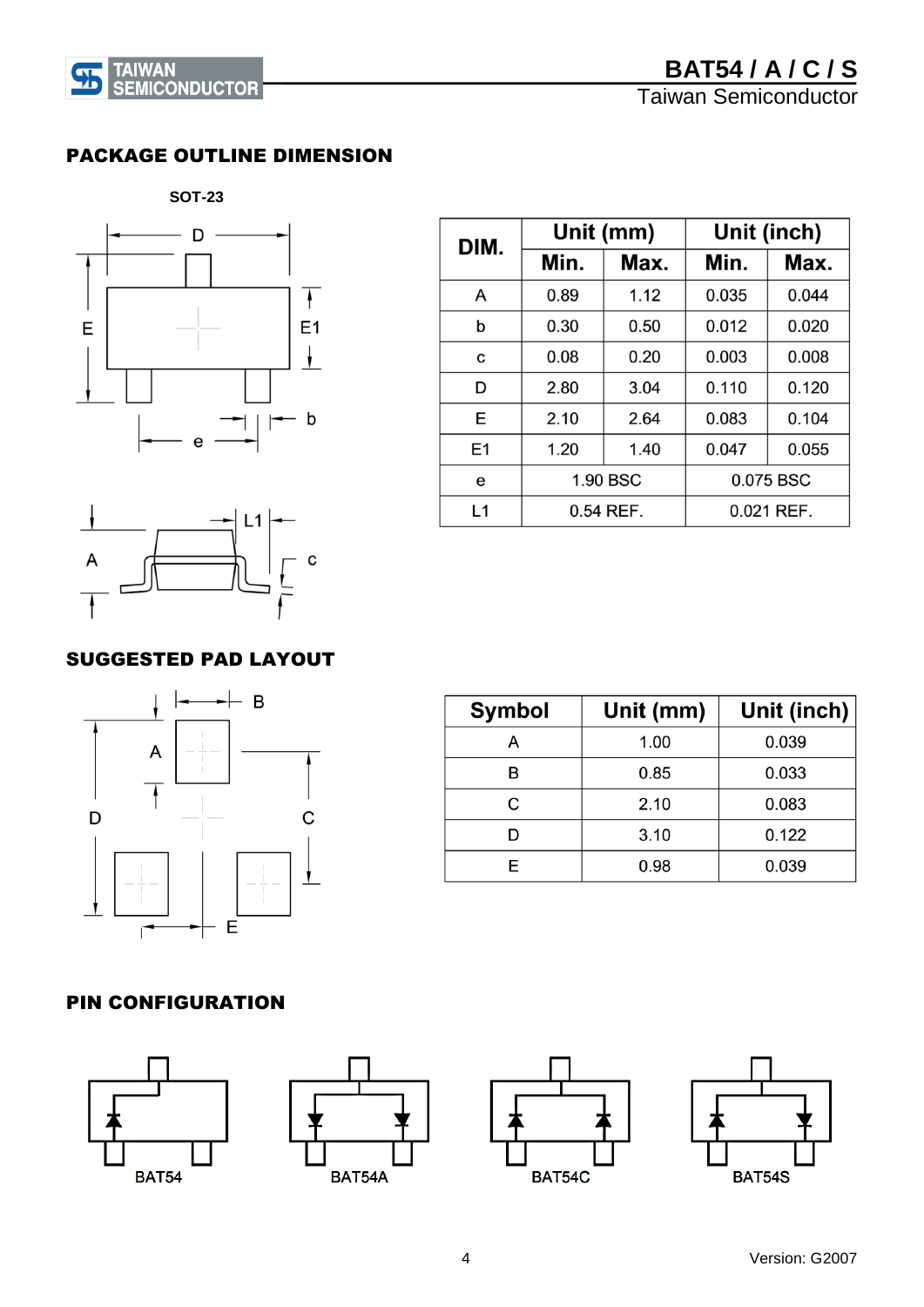

# **Notice**

Specifications of the products displayed herein are subject to change without notice. TSC or anyone on its behalf, assumes no responsibility or liability for any errors or inaccuracies.

Purchasers are solely responsible for the choice, selection, and use of TSC products and TSC assumes no liability for application assistance or the design of Purchasers' products.

Information contained herein is intended to provide a product description only. No license, express or implied, to any intellectual property rights is granted by this document. Except as provided in TSC's terms and conditions of sale for such products, TSC assumes no liability whatsoever, and disclaims any express or implied warranty, relating to sale and/or use of TSC products including liability or warranties relating to fitness for a particular purpose, merchantability, or infringement of any patent, copyright, or other intellectual property right.

The products shown herein are not designed for use in medical, life-saving, or life-sustaining applications. Customers using or selling these products for use in such applications do so at their own risk and agree to fully indemnify TSC for any damages resulting from such improper use or sale.